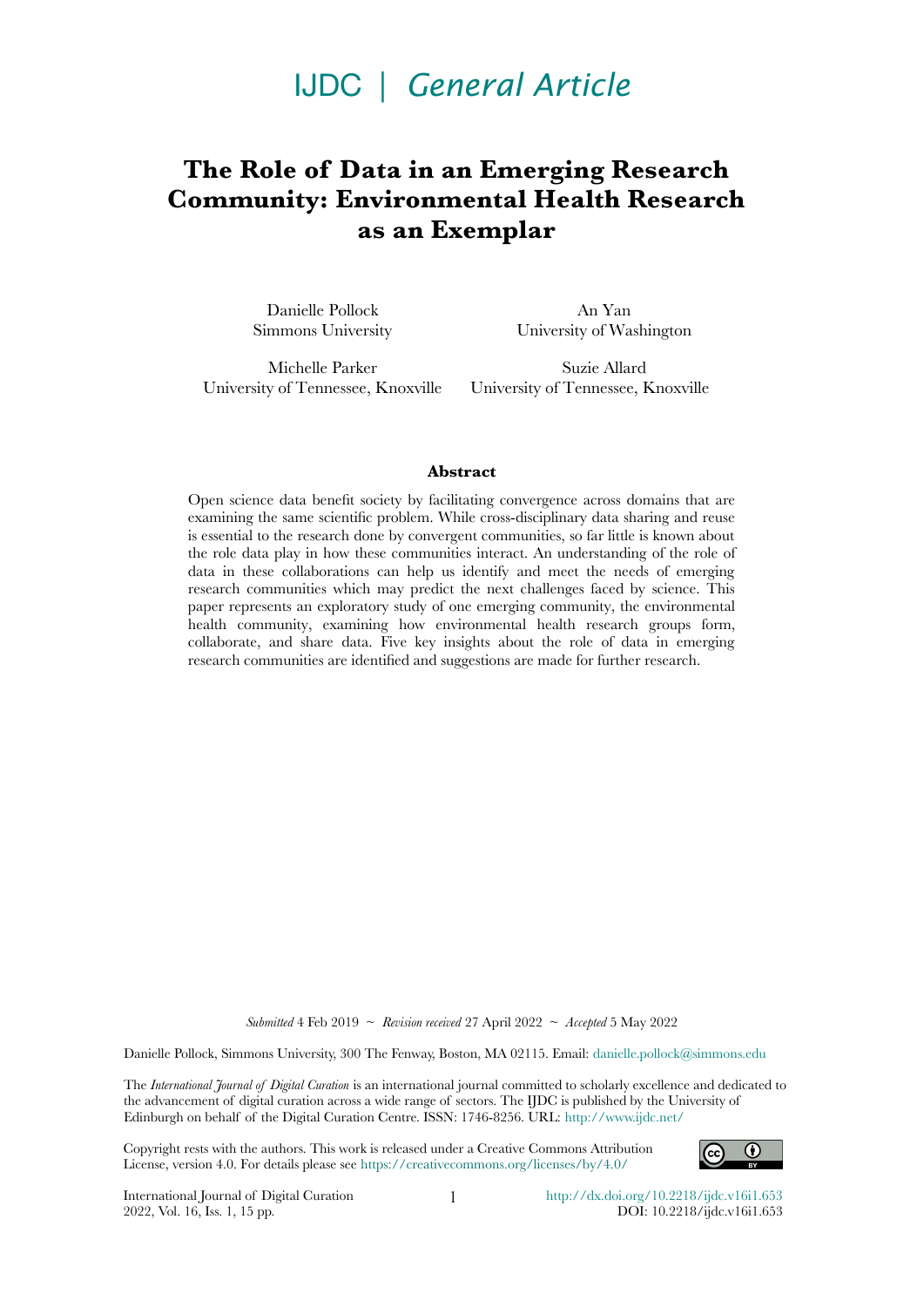## **Introduction**

Data play a crucial role in scientific research and discovery (Borgman, [2015](#page-10-0)). In the past researchers were often limited to using data collected either individually or within their research team; technical advances and the move to open sharing of scientific data have enabled researchers to move beyond this approach, not only by facilitating new forms of data gathering, but also by facilitating the discovery and reuse of data gathered by others--including others working outside one's own domain--in new scientific research (British Academy & The Royal Society, [2017;](#page-11-1) Parsons et al., [2011\)](#page-13-5).

A key element of domains working together is the ability to access data from one another. The information challenges and scientific opportunities presented by expanding availability of scientific data at both large and small scale are numerous (Borgman, [2015](#page-10-0); Hey, Tansley, and Tolle, [2009\)](#page-11-0). Sharing and using datasets across domains, while often essential to research involving the convergence of scientific disciplines, can be especially challenging (Parsons et al., [2011](#page-13-5); Sá & Grieco, [2016\)](#page-13-3). This research studies the role of data in the "converging" environmental health community by studying these researchers' use of data stored in disciplinary-based repositories outside their own discipline. Following the trail left by the data provides a snapshot of how these interdisciplinary research groups formed, collaborated, and shared data. Understanding the role of data in the formation and work of these teams can help us identify and meet the needs of emerging research communities which may predict the next challenges faced by science. The use of datasets as a starting point for understanding data use in convergence research is a unique approach that adds to our understanding of researchers and provides insights into how the study of dataset usage could help identify emerging areas of science and the emerging communities that are forming to study these areas.

The multitude of data challenges researchers face include managing, sharing, discovering, and reusing data, and these challenges can be particularly notable when it comes to sharing or reusing data beyond one's own discipline (Borgman, [2015;](#page-10-0) Tenopir et al., [2011](#page-14-1); Tenopir et al., [2015](#page-14-0); Pasquetto, Randles, & Borgman, [2017;](#page-13-4) Sá & Grieco, [2016](#page-13-3)). Making data available supports the foundation of science—the reproducibility of scientific results. It can also lead to entirely new ways of producing scientific research including combining data from different fields to produce new discoveries, insights and conclusions which may lead to new streams of research (Hey et al., [2009](#page-11-0); OECD, [2015](#page-13-2); Sharp, Hockfield, & Jacks, [2016\)](#page-13-0).

The National Science Foundation [\(2017](#page-13-1)) characterizes convergence as "the deep integration of knowledge, techniques, and expertise from multiple fields to form new and expanded frameworks for addressing scientific and societal challenges and opportunities." Convergence research is problem-driven and has much in common with concepts of interdisciplinary, multidisciplinary or transdisciplinary research in that it is highly collaborative, bringing researchers from multiple disciplines and their methods, tools, and data together to approach a single compelling scientific problem or challenge (National Research Council, [2014\)](#page-12-0). Convergence research, however, goes beyond these in that knowledge and methods are not just shared across disciplines, but deeply integrated and unified in ways that may lead to the emergence of new research paradigms and new research communities (National Science Foundation, [2017](#page-13-1); Sharp et al., [2016\)](#page-13-0).

This convergence of domains and new streams of research result in a phenomenon that we term emerging research communities. Emerging research communities are those that have begun to converge around new areas of science and new scientific challenges. They are characterized by a high degree of collaboration and by the formation of professional connections and networks across traditional disciplinary boundaries. This paper reports on research conducted to identify the information behaviors exhibited by an emerging research community when interacting with open scientific data.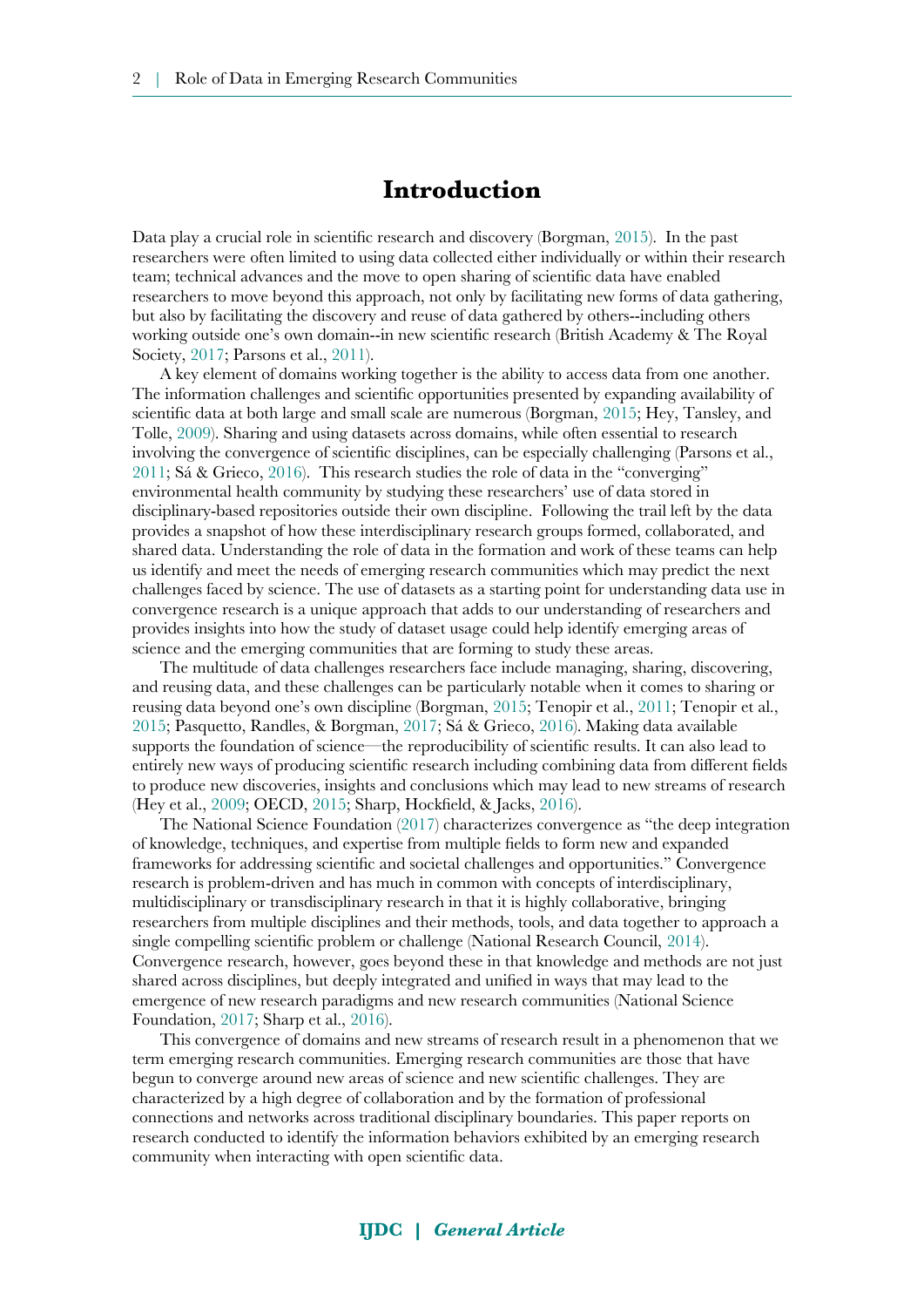## **Statement of the Problem**

An extensive literature review found that little is known about the role of data in emerging research communities or how these communities are interacting with data repositories during the research process. For example, environmental health is an emerging research community that is conducting a substantial amount of new and innovative research focusing on the impact of changes in the environment on human health and wellbeing (Bright et al., [2012](#page-10-1)). Environmental health research uses data and methods from environmental science, the health sciences, and other fields including the social sciences, data science, and engineering (Hoover, Renauld, Edelstein, & Brown, [2015;](#page-11-5) National Institute of Environmental Health Sciences, [2012](#page-12-2)). An understanding of the role data plays in these collaborations can help us identify and meet the needs of emerging research communities.

This paper reports findings about the role of data in the emerging environmental health research community from the perspective of health research that is using data collected by environmental researchers. We address the following questions:

RQ1: Are researchers using open data exposed by disciplinary-based repositories that are outside their own discipline?

RQ2: What role does data play in the formation of research groups that address environmental health challenges?

RQ3: How do environmental health research groups share data?

#### Background on Environmental Health

We chose environmental health as our exemplar for examining the role of data in a convergence research environment because the environment and human health are intertwined, making this an important area of research with potentially high impact on human life and well-being. Adverse environmental conditions account for a large fraction of global death and disability. Prüss-Ustün et al.[\(2016](#page-13-6)) estimate that 23% of 12.6 million global deaths in 2012 were caused by modifiable risks associated with air, ultraviolet, noise, occupational risks, the built environment, man-made climate change, behavior related to the availability of safe water and sanitation facilities, and other environmental factors;  $22%$  of the disease burden $^1$  $^1$  could be avoided if those risks were removed. Though these environmental health risks are a global concern, vulnerable subpopulations in developed countries and individuals in low-income countries are disproportionately affected by the health risks brought about by adverse environmental conditions, often due to factors such as increased exposure to environmental pollutants, lack of local health infrastructure, and lack of basic resources such as clean drinking water and sanitation (Elliott, [2011](#page-11-4); McMichael et al., [2008](#page-12-1)).

Numerous definitions of environmental health have been developed (U.S. Department of Health and Human Services, [1998](#page-14-3)). This study uses the definition provided by the World Health Organization (WHO) [\(1993](#page-14-2)): "Environmental health comprises those aspects of human health, including quality of life, that are determined by physical, chemical, biological, social and psychosocial factors in the environment. It also refers to the theory and practice of assessing, correcting, controlling and preventing those factors in the environment that can potentially affect adversely the health of present and future generations."

Environmental health research varies in both scope and scale, and includes topics such as identifying environmental-attributable altering on genetics of pathogens, determining specific links between adverse health effects and exposure to pollutants, assessing the impact of development on human health and the environment, and tracking and predicting global scale disease patterns under climate change (Costello et al., [2009](#page-11-3); Kearny et al., [2015](#page-11-2); Liu et al.,

<span id="page-2-0"></span><sup>&</sup>lt;sup>1</sup> Disease burden in DALYs, a combined measure of years of life lost due to mortality and years of life lost due to disability. See: [http://www.who.int/healthinfo/global\\_burden\\_disease/metrics\\_daly/en/](http://www.who.int/healthinfo/global_burden_disease/metrics_daly/en/)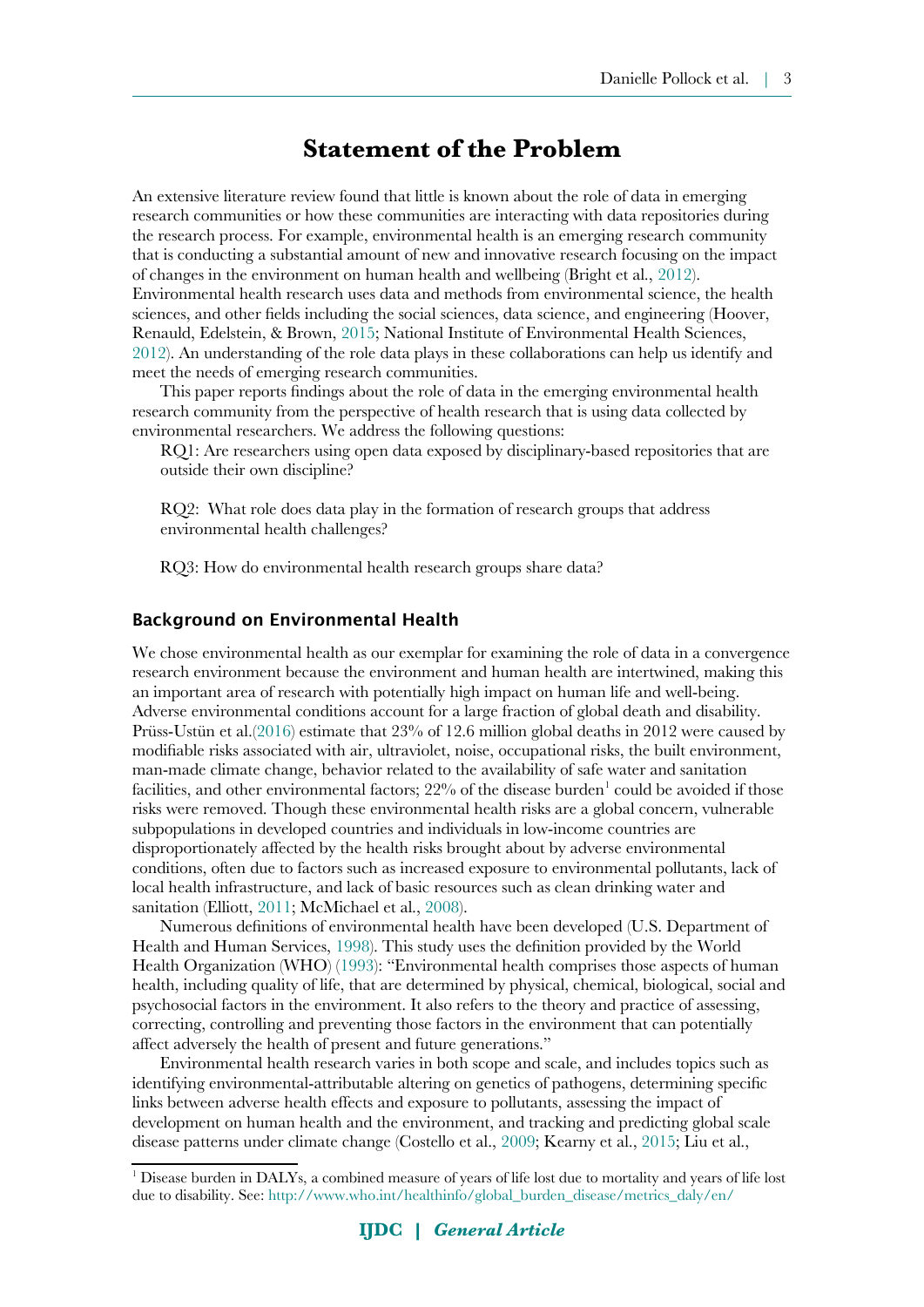[2012](#page-12-6); Prüss-Ustün et al., [2016\)](#page-13-6). Environmental health issues and their solutions are complex, and require the expertise of researchers from multiple domains and disciplines (Costello et al., [2009](#page-11-3); Manlove et al., [2016](#page-12-9)). Environmental health research is often organized by broad topic area or issue of concern, and conducted by groups of researchers from domains including ecology, biology, chemistry, public health, social science, earth science, and economics (Bright et al., [2012](#page-10-1); Hoover et al., [2015](#page-11-5); National Environmental Health Association, [2016;](#page-12-8) National Institute of Environmental Health Sciences, [2012\)](#page-12-2). The one constant is the crucial nature of the data that describe the environment itself. Each of these groups may have different approaches to interacting with environmental data.

As with other types of convergence research, the success of environmental health collaboration depends on a number of factors, including institutional and organizational support for such research; funding, space, and resources for collaboration activities; appropriate venues for the publication of research results; tools for the collection, management, and sharing of data resulting from the research; and researchers' own skills and experience working as collaborating members of multidisciplinary teams (Hicks et al., [2010](#page-11-8); Lungeanu et al., [2014](#page-12-7); Mauz, et al., [2012](#page-12-5); Porter et al., [2012](#page-13-10); Reichman, [2004;](#page-13-9) Sharp et al., [2016\)](#page-13-0). Challenges that exist for convergence research teamwork can include recruitment of team members with needed expertise; continued funding and institutional support; challenges involving the establishment of team roles and guidelines for sharing credit for research work; and the development of a shared vision, shared understanding of research goals, and common vocabularies, sets of practices, and standards. All of these can be difficult, as disciplinary cultural differences may not only impact research practice, but also how underlying research questions are formulated and understood (Liu et al., [2012](#page-12-6); Mauz et al., [2012](#page-12-5); Parsons et al., [2011](#page-13-5)). For collaborations that are international in scope, language barriers can also be a concern (Liu et al., [2012](#page-12-6)).

#### The Role of Data in Environmental Health Research

The environmental health community is characterized by an integrated and data-driven investigation approach (Bright et al., [2012](#page-10-1)). The increasing availability of environmental data satellite observational data, in-situ measurements, model outputs, reanalysis data, biotic surveys, and social science data—has generated numerous new scientific discoveries in human health research by stimulating spatial thinking and providing resources to uncover biological and ecological interaction between human and environment (Overpeck et al.,[2011](#page-13-8)).

Multiple challenges currently exist for the collection, management, and sharing of environmental health data. The establishment of shared practices and standards for data collection at the beginning of a project—as well as agreement on what data should be collected —is crucial, yet disciplinary differences and the number and variety of variables in play in environmental health research can make this consensus difficult (Mauz et al., [2012\)](#page-12-5). Due to the nature of the work, data are often extremely heterogeneous and deciding how to appropriately manage and store all the data resulting from a project is also a challenge (Brooks, et al., [2016;](#page-11-7) Parsons et al., [2011\)](#page-13-5).

Most importantly for this study is the fact that environmental health research makes secondary use of previously collected data. A current lack of shared standards and practices for metadata creation, data quality assurance, and quality control can make finding and reusing data difficult (Hendrickx, et al., [2014](#page-11-6); Kearny et al., [2015;](#page-11-2) Lake et al., [2010](#page-12-4); Mattes et al., [2004;](#page-12-3) Palmer et al, [2016\)](#page-13-7).

Convergence research areas, including environmental health research, involve the reuse and integration of disparate and often extremely large datasets, each of which were collected and described based on the norms and disciplinary practices of scientists involved in the previous research (Palmer et al., [2016;](#page-13-7) Sharp et al., [2016](#page-13-0)). Convergence researchers often lack the tools, methods, and training to locate needed datasets, to properly interpret and integrate datasets, to determine the quality of datasets generated by others, and to provide appropriate metadata for the datasets they themselves create in the course of their research (Hendrickx, et al., [2014;](#page-11-6) Kearny et al., [2015](#page-11-2); Mattes et al., [2004;](#page-12-3) Wendt, et al., [2015](#page-14-4)). The lack of data integration can

### **IJDC |** *General Article*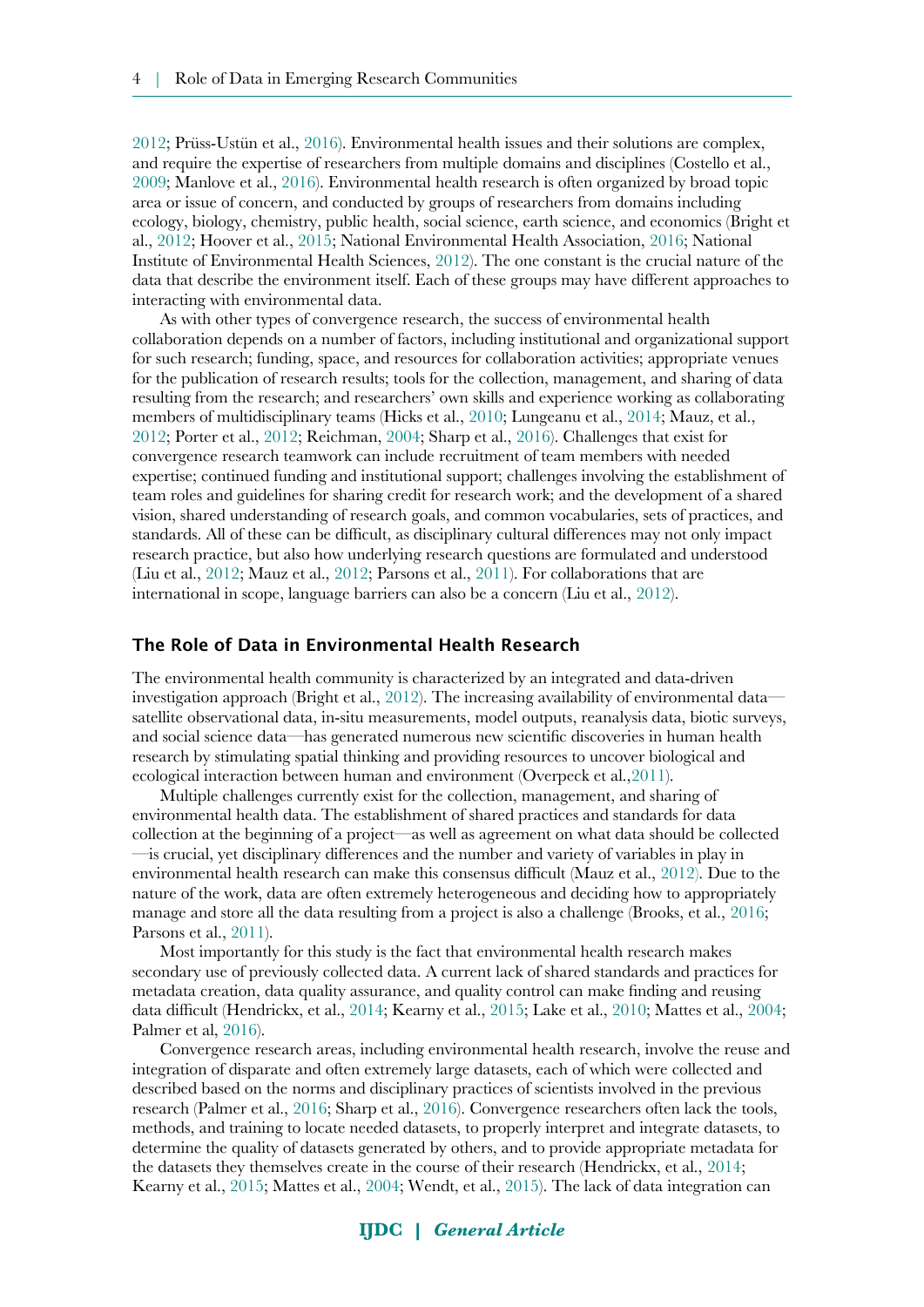lead to inability to make connections between environmental factors and health outcomes and to determine appropriate questions for further research, and possible indirect impacts of adverse conditions and changes in the environment (Brooks et al., [2016;](#page-11-7) Kearney, [2015](#page-11-2); Liu et al. [2012](#page-12-6)). New tools for cross-disciplinary data discovery and integration are being developed, and information professionals as well as experts trained in helping facilitate multidisciplinary team science, such as staff members at synthesis centers created to support such work, can provide assistance with these challenges (Bright et al., [2012;](#page-10-1) Palmer et al., [2016](#page-13-7); Roco & Bainbridge, [2013](#page-13-11)), but there is still much to be understood about how these teams currently interact with data and existing data repositories and services.

# **Methods**

We take the approach of "following the data" in order to identify researchers who are engaging in convergence science and working in an "open science" environment. We chose environmental health research as a focus for three reasons. First, it is a data-intensive research community that is heavily dependent on secondary use of data. Second, it is a convergence research community bringing together data from many disciplines. Third, the research is important to society and depends on data that is reliable and trusted.

The first step we took was to use the definition of environmental health provided by the WHO ([1993\)](#page-14-2) to identify the primary and proximate disciplines that supply the data used for analysis by environmental health researchers. Here, the primary discipline is human health and the proximate discipline is environmental science.

Next, we identified repositories in the proximate discipline that make reliable environmental data easily identifiable and accessible. We used Data Observation Network for Earth (DataONE) as a federated access tool to search 30 member repositories holding over 402,066 individual data files and 227,339 metadata files of environmental data as of June 2016 (DataONE, [n.d.-a](#page-11-10)).

The third step was to review what proximate discipline datasets had been used to produce environmental health publications. The repositories identified health science publications that had used their datasets. We also searched Web of Science and Google Scholar for environmental health articles published in environmental health or human health-related publications, including journals such as J*ournal of Public Health*, *Population & Environment*, and *Environmental Health Perspective*s.

The fourth step was to review the list of publications and identify articles that matched the following three criteria: 1) the research fit the definition of an environmental health study, 2) the research was published within the last 10 years, and 3) the datasets used in the research were available from any of the DataONE repositories. After reviewing 14,000 results, there were twelve articles that fit these three criteria.

All twelve articles had multiple authors and we found that 32 of these authors had their email addresses available online. Each of these 32 authors was contacted via email with an invitation to participate in an interview. The first-round invitation email allowed a week for a response and the following week, a second invitation email was sent to those who had not responded. This resulted in five participants scheduling an interview. These five participants were co-authors of five different papers resulting in contact with 41.7% of the teams represented by the paper population. These five participants were based in the United States. To gain an international perspective, a sixth participant who had published environmental health research using an environmental dataset was invited based on engagement as a DataONE community member. The sample size is determined to be sufficient since it represents a third of teams responsible for the paper population and since analysis of the interviews determined that saturation was reached (Fusch & Ness, [2015\)](#page-11-9). The sample of researchers was sufficient for the population specified and is not generalized to the full environmental health community.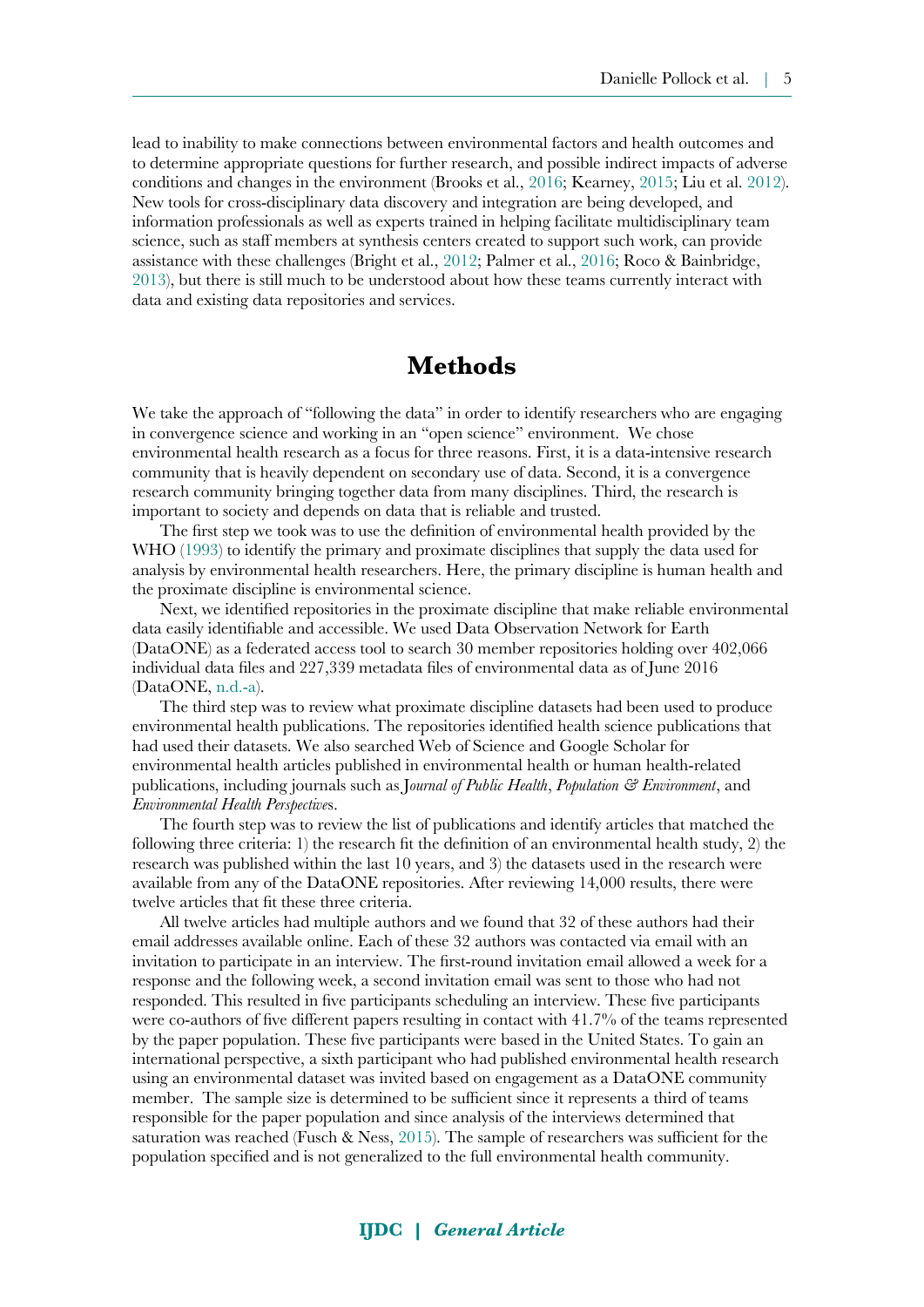Each co-author participant was a member of an environmental health research team. The participants represented a diversity of institutional types, domains and professional roles. Interview times were set to be convenient for the participant, and each participant chose their preferred mediated communication tool, either online via Skype and WebEx or via phone. After obtaining informed consent, the interview was conducted using a semi-structured protocol to elicit responses. The protocol included fifteen questions that addressed a range of team issues starting with how groups are established, how they share data within and outside of the group, and how the group deals with datasets large and small. Each interview was recorded and the duration of the interviews varied between 23 - 44 minutes.

| Participant | Institutional Type    | Domain                                                               | Professional Role               |
|-------------|-----------------------|----------------------------------------------------------------------|---------------------------------|
| 1           | University            | Bioengineering, metabolism<br>in health and disease<br>[Primary]     | Research Assistant<br>Professor |
| 2           | University            | Statistics, biomedical data<br>science [Primary]                     | Associate Professor             |
| 3           | Federal Agency        | Human health impacts of<br>pathogens in the environment<br>[Primary] | Research scientist              |
| 4           | Research institute    | Environmental transmission<br>of infectious disease [Primary]        | Researcher                      |
| 5           | University            | Air pollution, aerosols and<br>occupational health<br>[Primary]      | Associate Professor             |
| 6           | <b>Federal Agency</b> | Environmental geochemistry<br>[Proximate]                            | Research scientist              |

| Table 1. Participants |  |
|-----------------------|--|
|-----------------------|--|

The interview recordings were transcribed by members of the research team. After the transcription process was completed, an initial round of open coding was completed on half the interview transcripts to identify broad themes in the data and develop the codebook. Following codebook development, a second round of coding was done on all transcripts. At least two researchers coded each transcript to help ensure validity and consistency of findings (Merriam & Tisdell, [2016\)](#page-12-11). When there was disagreement on what the respondent indicated in his or her response the researchers discussed the discrepancy and came to a consensus on how to classify the responses. This brought the intercoder reliability to 100%.

The research protocol was approved by the university Institutional Review Board prior to beginning data collection. Limitations of the study include that a lack of fully established practices and norms for data citation may mean that published articles in environmental health were not linked to the datasets that informed the research, as discussed below (Mooney & Newton, [2012\)](#page-12-10). Articles not linked to an environmental health dataset would also not have been included in the sample. Additionally, there are limits created by identifying DataONE as a search tool that could be used by convergence researchers to attain easy access to a large number of repositories holding open environmental science data. This approach allowed us to identify data that was used in these repositories, but limited our ability to follow datasets held in other open repositories that may have been used in environmental health research during the time period under study. Finally, while our focus was on identifying whether environmental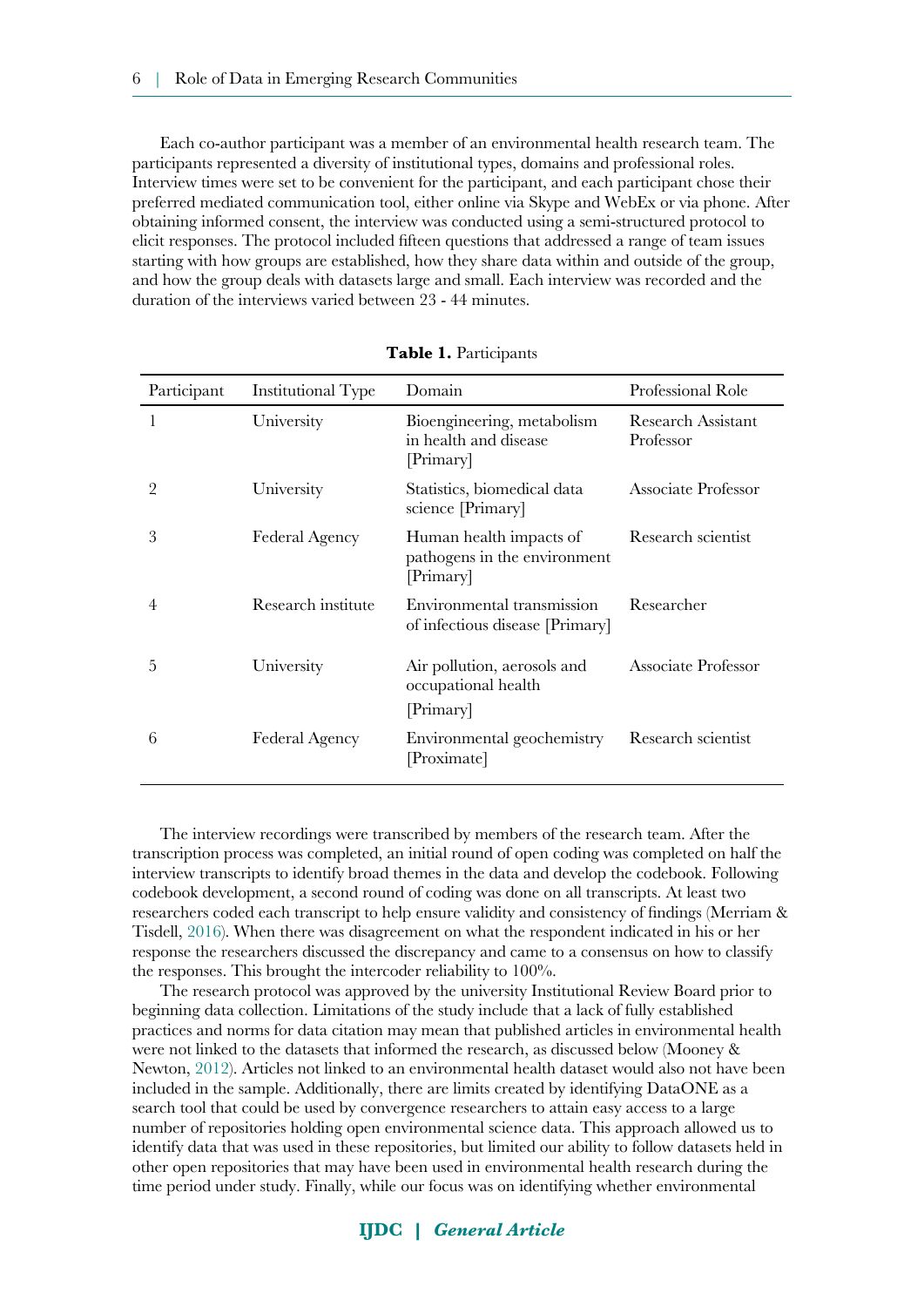health researchers had used datasets exposed by an environmental data repository, we do not know how the authors discovered the data they used in their work.

# **Results**

### RQ1: Are researchers using open data exposed by disciplinary-based repositories that are outside their own discipline?

Using data repositories to identify researchers for our study, we found that the repositories reviewed for this study are exposing data that are being used by environmental health researchers who are outside, but proximate, to the environmental science discipline. While we do not know if DataONE served as a source of that data for these particular research groups, our findings do indicate that these repositories do expose data of value to the environmental health community. While the number of articles found that met the research criteria sounds small, it reflects three issues: (1) datasets and the published articles they informed are not always linked; (2) datasets were not mandated to be made available during the full ten-year period of our search; and (3) data repositories may not be aware of all the articles that have used their data, especially if these articles are outside the repository's own discipline.

#### RQ2: What role does data play in the formation of research groups that address environmental health challenges?

Data plays a role in environmental health teams from the earliest stages of team formation. Researchers noted they used a problem-driven approach to forming research teams, including reaching out to the owners of existing data needed for a project. "I would reach out to people, whoever owns the data, whoever have large data with large sample size...I would reach out to the owners of those [data] and have them on my team" (Participant 2). They also mentioned the need to reach out to potential team members based on the requirements of the project grant and to fill identified gaps in knowledge or expertise.

While not all researchers specifically mentioned the role of data in team formation, two consistent themes emerged that were also found to be related to participants' ability to share data once a team was formed: relationship-building and reputation. Formation of research groups around environmental health challenges relied heavily on active principal investigators who guided group composition. All scientists in our sample mentioned the principal investigator (PI) as the person largely responsible for the formation of teams, though other team members may play a role as well by suggesting possible collaborators. Often members of convergence teams are invited to participate based on a previous relationship with the PI or with another team member with whom they have worked in the past. In the words of one respondent, "Sometimes, it is based on just people we already know…we heard a presentation by them, and we were impressed with what they did. But very often you build up a relationship working with people in another project. Hence you already know who you want to work with, because you've already sort of have a team ready to go, if the funding becomes available. Those alliances are built upon many years" (Participant 6).

When invitations were extended to researchers without a prior relationship to other team members, the importance of reputation within the scientific community was stressed, including reputation based on scholarly publications and presentations, which are direct products from collecting and analyzing data, as well as media coverage of one's work. A researcher said "you can kind of tell through someone's published literature what kind work they do and what quality work they do" (Participant 1). In addition to reputation established via formal scientific communication, team members were selected based on reputation spread via personal networks. "I reach to people who I worked with before," said one interviewee who had assembled teams,

### **IJDC |** *General Article*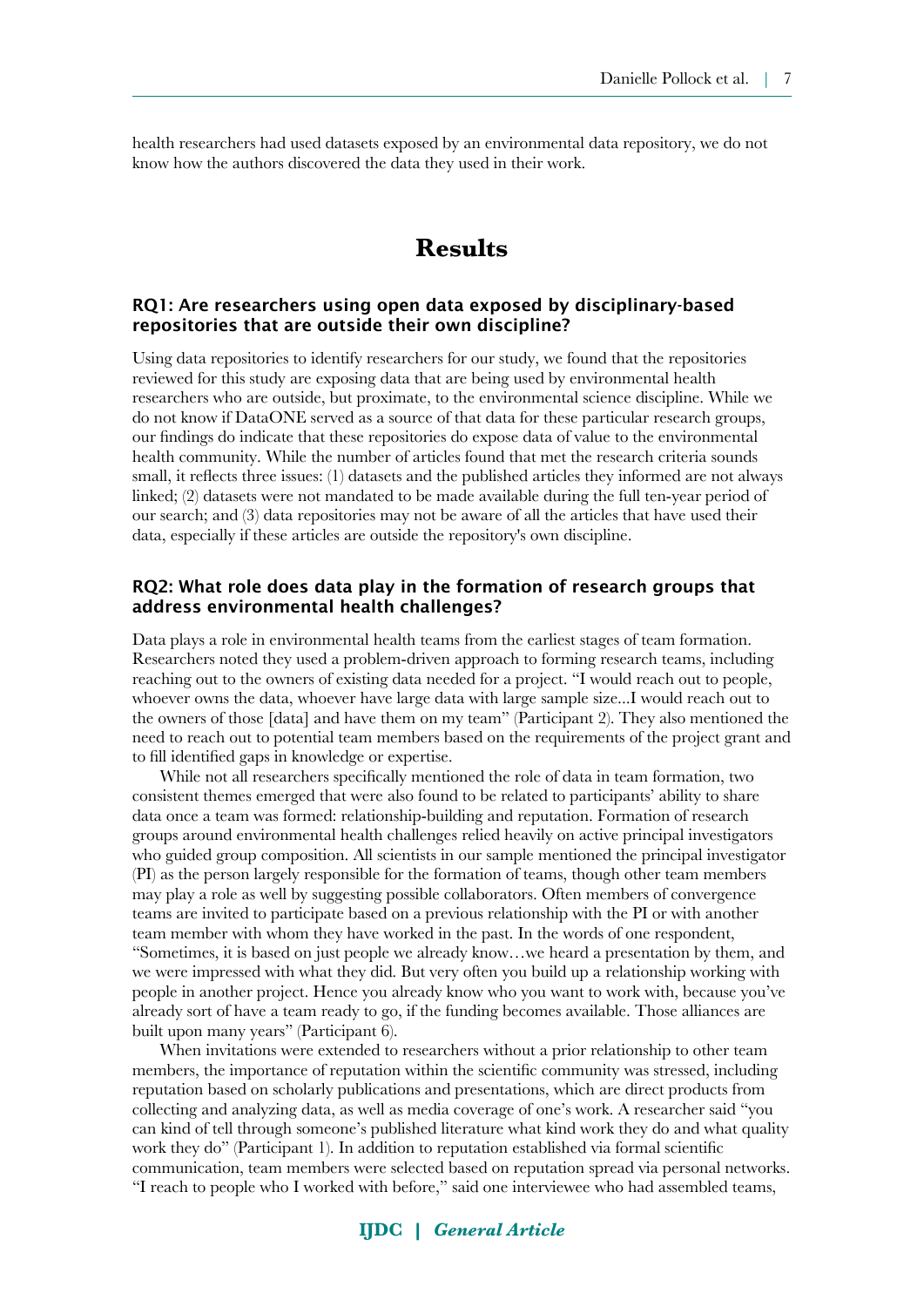"I ask them who they know and who they would recommend" (Participant 5). These strategies align with previous findings on data sharing, in which researchers were found to rely on personal networks, reputation, and publication records in deciding whether to share or reuse data (Faniel & Jacobson, [2010](#page-11-12); Kaye et al., [2009\)](#page-11-11).

These answers speak to data's role in the emerging community of environmental health researchers, even as there are many existing relationships between collaborating researchers, and to the importance of the formal and informal scholarly reputation built on previous scholarly works that relied on collecting and using high quality data.

#### RQ3: How do environmental health research groups share data?

Data is the coin of the realm and a key for collaboration, as evidenced by the fact that all participants shared data among the members of their teams. All the researchers named at least one technology or tool that supported their data-sharing. Sharing platforms such as Google Drive or Dropbox were most frequently mentioned. Also frequently mentioned was the more traditional approach of spreadsheets, as well as email and publicly accessible data repositories. The use of presentation software suggests data is also being shared in summary form after analysis. Other sharing tools included Access databases, FTP/LTP sites, and cloud servers (Table 2).

| Data Sharing Tools                                                                                                                                                       | Recognition Level |
|--------------------------------------------------------------------------------------------------------------------------------------------------------------------------|-------------------|
| Sharing platform, e.g. Google Drive, Dropbox; Spreadsheets                                                                                                               | High              |
| Email; Presentation software, e. g. PowerPoint; Public data<br>repository, e.g. Dryad                                                                                    | Moderate          |
| Access databases; Cloud servers; Data center; External<br>databases; FTP/LTP sites; Open source websites, e.g. Forgenet,<br>Github; Physical hard drive; Conference call | Low               |

Table 2. Data Sharing Tools Used by Participants' Teams

Similar to data sharing, team communication uses email and real-time meetings through conference calls. Other tools such as Skype or virtual meeting spaces were specified although they were used mostly as a proxy for in-person meetings. While such technologically-mediated communication methods were not always seen as ideal, they were seen as sometimes necessary, particularly for geographically distributed teams. "Face-to-face is always better but it is not practical to always go face-to-face" observed one interviewee (Participant 5), while another noted, "to get enough done, to keep things moving, the Internet becomes a necessity because otherwise, I would just be on the run all of the time" (Participant 1).

Half the participants noted data sharing requirements or restrictions from publishers, institutions, or funding agencies as determinants for if and how project data would be shared. Data typically were not shared outside the research team prior to publication of a research article at all, although exceptions could be made with permission. Open-source publication was noted as one method of sharing data. Data publication, sharing, and storage venues included open-source websites, public data repositories, external databases, and data centers that handle large datasets.

Environmental health research faces of the challenge of making sure data from different domains will be interoperable, especially when working with large datasets. Surprisingly, all the researchers, regardless of domain, said they had no data interoperability issues. This may be because the repositories housing the data we found are already addressing interoperability. It could also be that the datasets these researchers are using are more homogenous than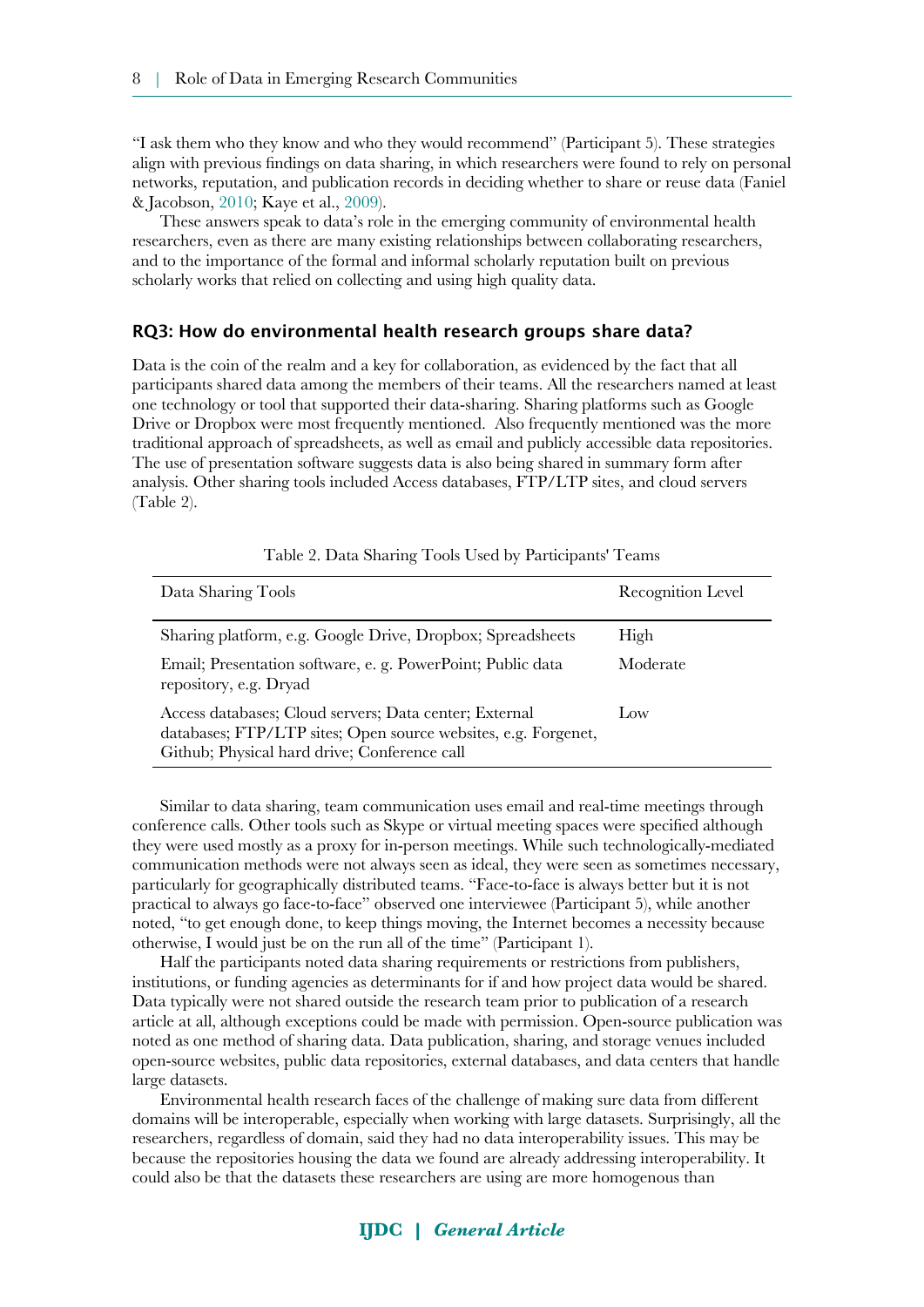anticipated, or that these needs are being met by technical experts on the team or within team members' organizations. Only two of the six participants dealt with what they considered large datasets, and they used massively parallel computing networks, university computers, and statistical programs such as SAS and MATLAB as tools that helped them deal with these datasets. One also mentioned the university's IT department as a source of help for sharing large datasets.

When researchers spoke of sharing data, most focused on interpersonal challenges and processes rather than technological issues. Similar to team formation, team member expertise and the trust of other team members in that expertise played a substantial role. Most participants said that data were shared and interpreted via direct explanation, with several noting that other members of the team accepted the interpretation and explanation given by the team member(s) who were experts on the data. Not all teams share raw data and not all team members are necessarily involved in data analysis and processing. Multiple researchers spoke of sharing summary or conceptual data among team members rather than raw data, while only one discussed sharing the full information about data processing via a conference call to go through all steps.

To share data, researchers observed that time and patience are required, as is the need to establish a common language so that technical terms can be understood. For example, to share context across domains, respondents spoke of the importance of using plain language and less jargon, explaining concepts until they are understood, and using analogies. "Basically," said one participant, "you have to find a common language, so we're all using the same terms, you know. But once you establish that, we are speaking the same vocabulary, we understand the terms we're using, people can work from different fields together quite well" (Participant 6). This is not needed if team members share a common background already. One researcher said, "I think the communication part is the hardest part, because everyone…you know, every discipline has got its own way of communicating" (Participant 3). Researchers noted these issues can be addressed by having a skilled communicator on the team with knowledge of multiple domains.

Shared goals, particularly the need to use the data to publish a research paper, result in a natural bond between team members. Maintaining cohesion within the team requires openness and transparency on the part of team members. The importance of trust for idea sharing was specifically noted with one researcher stating "it depends on you know, how much you trust the members of the group. So at the beginning, people were…well this person can be trusted with what we do, and what we want to do, but some details were…not really discussed. But then, you know through time, meeting after meeting, we learned to know each other, and so now we are working, and are good collaborators" (Participant 4).

### **Discussion and Conclusion**

Society benefits from domains converging to examine a scientific problem (National Research Council, [2014\)](#page-12-0). The National Science Foundation (NSF) is one of many agencies to recognize the advantages of this integration of disciplinary knowledge and problem-solving approaches and in 2017 included growing convergence research as one of its 10 Big Ideas for future NSF investments (National Science Foundation, [2017\)](#page-13-1). Understanding the role of data in convergence research collaborations can help information professionals support successful collaborations.

Environmental health was chosen as an exemplar of an emerging research community in this study because it is one in which networks of collaborating researchers from multiple disciplines have begun to converge around scientific challenges that substantially impact human health and quality of human life. In order to find successful environmental health research teams who used data made available through the proximate domain of environmental studies, we searched established environmental data repositories that provided open access for their data holdings. We focused on datasets that were identified as being used in published environmental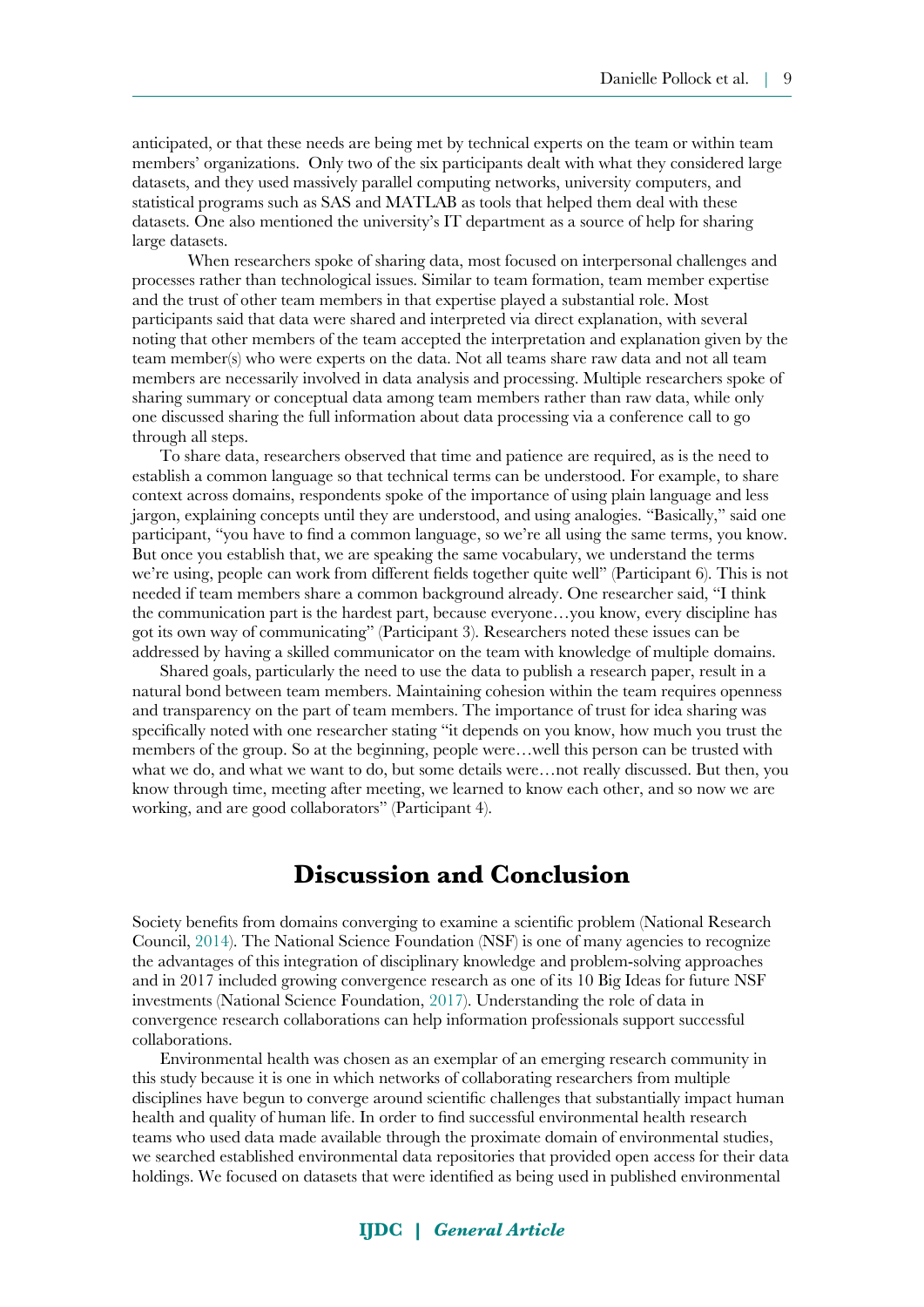health journal articles. This approach provided evidence that data from a proximate domain was used by environmental health researchers. We could then contact individuals who could shed light on the role of data in their environmental health research teams. The value in our approach is that by "following the data" we are finding researchers who are engaging in convergence science and working in an "open science" environment. Based on the results, we offer evidence that supports these five key insights about the role of data in environmental health research and characteristics of successful convergence research teams. We also offer some thoughts for the future, as we see a need for continuing research in this area in order to better understand the role of data in convergence communities.

- **Sharing data presents interpersonal and technical challenges.** While some participants mentioned technical challenges related to data sharing, the majority did not experience interoperability issues and were able to share data via the tools available to them. Researchers were more focused on the interpersonal challenges of data sharing, including the challenges involved in making sure data are understood when team members come from multiple disciplines. Learning more about how researchers find their proximate discipline datasets is a focus for future research.
- **Data expert team members play a vital role in data sharing by being data mediators.** Team members identified as data experts are vital to the sharing of data within environmental health teams. Within teams, data experts may be the only members working directly with raw data and may be called upon to interpret that data for others, requiring them to be skilled communicators across disciplinary boundaries. For example, most researchers in this study said data were shared within the team through the data expert. We identify this role as being a *data mediator* since these may be the only team members interacting directly with other team members and the raw data itself. We saw that other team members often trust the data mediator to provide their main conduit to the data they will use for analysis and interpretation.
- **Reputation builds trust in the data and data mediators.** Reputation and trust, the same factors that shape team formation and communication, are vital in shaping how environmental health researchers interact with data, particularly in cases where data mediators bear the responsibility of interpreting data for non-expert team members. A reputation for producing quality research in one's area of expertise, for collaborating well with others, and for being a skilled communicator across disciplines can lead to a particular team member being invited to participate in a research project or trusted to fill the role of data mediator for other members of that team.
- **Trust within a team is needed for a successful collaboration as evidenced by data sharing.** Trust shaped how and by whom data was communicated. Not all team members were involved directly in data processing and analysis, with some team members choosing to trust data mediators or other subject matter experts on the team. As researchers continue to collaborate, researcher information behavior may move from a practice in which one or more trusted researchers have a direct relationship with the data and are able explain the results of data analysis, to a practice where teams develop a shared ownership of the data and a shared vocabulary and language around it, even when they are coming from different paradigms and disciplines. Further study is warranted to understand the role trust plays in this process.
- **Convergence research is problem-driven, facilitating an immediate affinity among the people who have been drawn together and providing a focus for creating a scholarly product from the data, such as a research article.** Researchers' relationships with data are a crucial factor because of the problem-driven nature of environmental health research. Team formation and composition are a result of the problem-centric focus, and for example, teams may form as a result of

### **IJDC |** *General Article*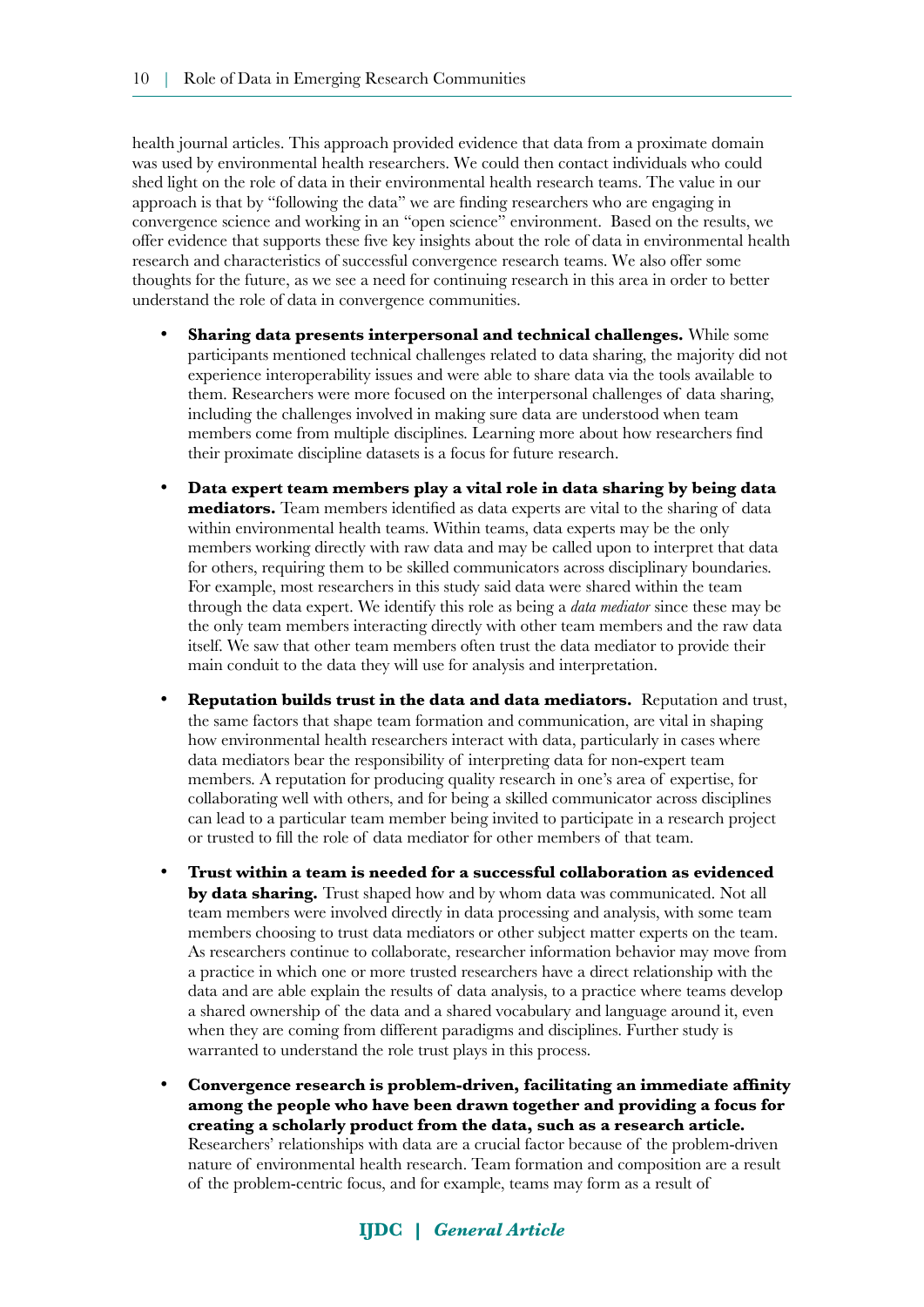investigators identifying existing datasets needed for addressing a problem and reaching out to the owners of those datasets. A repeating theme in the interviews was the focus on the goals for funded research, specifically the underlying research problems and shared goals. Overarching outcomes such as improving science or our knowledge base were important, however equally important were more specific outcomes such as reporting on the analysis of the data in a published paper.

#### Thoughts for the Future

Data play an essential role in convergence research, including a role in the relationship-building needed for this work, and could be thought of as a "team member" in terms of their importance to the research enterprise and influence on team dynamics. Our exploratory study provides insight into the role of data in the emerging community of environmental health research. Continuing research can lead to additional insights into the specifics and strength of the social role data play in convergence collaborations.

There is clearly an important role for information professionals and organizations involved in data management. For example, these professionals can help teams in emerging communities share the context of their data both prior to and following publication. Information professionals can also help teams locate data from proximate fields that are held in widely distributed data repositories and provide training for using tools to find data (e.g.DataONE), manage data (e.g. DMPTool, Dash), and analyze data (e.g. ArcGIS, JMP, MATLAB).

Observations from this data are potential themes for future research. Such research could explore the role of funding entities and organizations such as synthesis centers in fostering dataintensive convergence collaborations, and methods for using data as a starting point to identify environmentally-adjacent research communities as they emerge. There are also many opportunities for examining how other emerging research communities find and work with existing data. While this study focused on environmental health as an exemplar community and used DataONE as an access tool to locate data held in disciplinary-based repositories, we envision our approach of "following the data" being used with other open data repositories and other proximate disciplines, including those in the social sciences, as a starting point.

### **Acknowledgements**

This study was funded as part of the National Science Foundation, Division of Cyberinfrastructure, Data Observation Network for Earth (DataONE) NSF award #1430508 under a Cooperative Agreement, William Michener, P. I.

### **References**

<span id="page-10-0"></span>Borgman, C. L. (2015). Big data, little data, no data: Scholarship in the networked world. Cambridge, MA: MIT Press.

<span id="page-10-1"></span>Bright, P, R., Buxton, H. T., Balistrieri, L. S., Barber, L. B., Chapelle, F. H., Cross, P. C. … Winton, J. R. (2012). USGS environmental health science strategy—Providing environmental health science for a changing world. Retrieved from <http://pubs.usgs.gov/of/2012/1069/of2012-1069.pdf>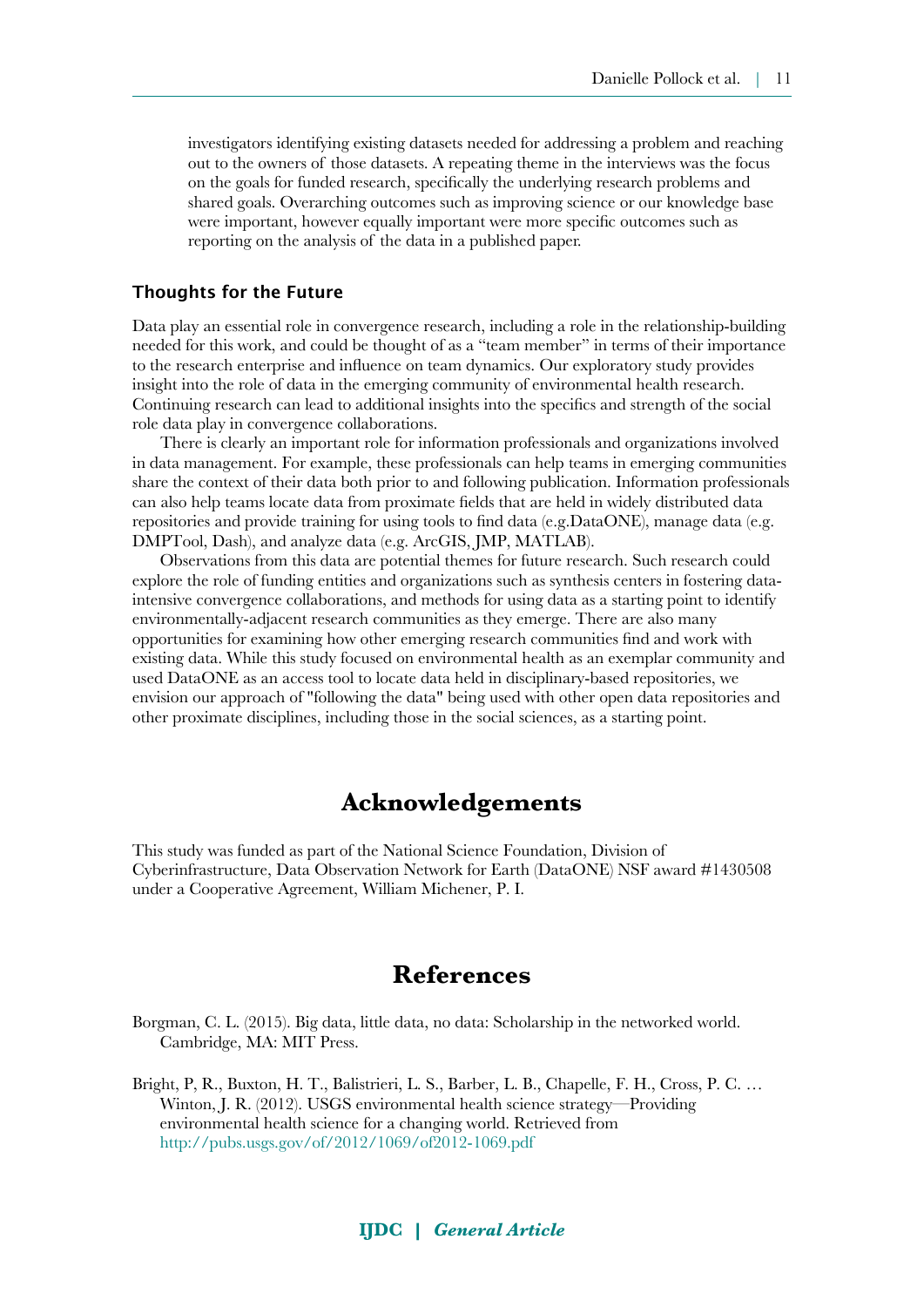- <span id="page-11-1"></span>British Academy & The Royal Society. (2017). Data management and use: Governance in the 21st Century. Retrieved from [https://royalsociety.org/topics-policy/projects/data](https://royalsociety.org/topics-policy/projects/data-governance/)[governance/](https://royalsociety.org/topics-policy/projects/data-governance/)
- <span id="page-11-7"></span>Brooks, C. F., Heidorn, P. B., Stahlman, G. R., & Chong, S. S. (2016). Working beyond the confines of academic discipline to resolve a real-world problem: A community of scientists discussing long-tail data in the cloud. First Monday, 21(2).
- <span id="page-11-3"></span>Costello, A., Abbas, M., Allen, A., Ball, S., Bell, S., Bellamy, R., … others. (2009). Managing the health effects of climate change. The Lancet, 373(9676), 1693–1733.
- <span id="page-11-10"></span>DataONE. (n.d.). Current Member Nodes. Retrieved from [https://www.dataone.org/current](https://www.dataone.org/current-member-nodes#uploads)[member-nodes#uploads](https://www.dataone.org/current-member-nodes#uploads)
- <span id="page-11-4"></span>Elliott, L. (2011). Environmental change and health human dimensions, ethics and global governance. Human Health and Global Environmental Change, 7.
- <span id="page-11-12"></span>Faniel, I. M. & Jacobsen, T. E. (2010). Reusing scientific data: How earthquake engineering researchers assess the reusability of colleagues' data. Computer Supported Cooperative Work, 19(3-4). [doi:10.1007/s10606-010-9117-8](https://doi.org/10.1007/s10606-010-9117-8)
- Fecher, B., Friesike, S., & Hebing, M. (2015). What drives academic data sharing? PLoS ONE, 10(2). [doi:10.1371/journal.pone.0118053](https://doi.org/10.1371/journal.pone.0118053)
- <span id="page-11-9"></span>Fusch, P. I., & Ness, L. R. (2015). Are we there yet? Data saturation in qualitative research. The Qualitative Report, 20(9), 1408.
- <span id="page-11-6"></span>Hendrickx, D. M., Boyles, R. R., Kleinjans, J. C. S., & Dearry, A. (2014). Workshop report: Identifying opportunities for global integration of toxicogenomics databases, 26–27 June 2013, Research Triangle Park, NC, USA. Archives of Toxicology, 8, 2323–2332. [doi:10.1007/s00204-014-1387-3](https://doi.org/10.1007/s00204-014-1387-3)
- <span id="page-11-0"></span>Hey, T., Tansley, S., & Tolle, K. M. (2009). The fourth paradigm: Data-intensive scientific discovery. Redmond, WA: Microsoft Research.
- <span id="page-11-8"></span>Hicks, C. C., Fitzsimmons, C., & Polunin, N. V. C. (2010). Interdisciplinarity in the environmental sciences: barriers and frontiers. Environmental Conservation, 37, 464–477. [doi:10.1017/S0376892910000822](https://doi.org/10.1017/S0376892910000822)
- <span id="page-11-5"></span>Hoover, E., Renauld, M., Edelstein, M. R., & Brown, P. (2015). Social science collaboration with environmental health. Environmental Health Perspectives, 123(11), 1100–1106. [doi:10.1289/ehp.1409283](http://dx.doi.org/10.1289/ehp.1409283)
- <span id="page-11-11"></span>Kaye, J., Heeney, C., Hawkins, N., de Vries, J., & Boddington, P. (2009). Data sharing in genomics: Re-shaping scientific practice. Nature Reviews Genetics, 10(5). [doi:10.1038/nrg2573](https://doi.org/10.1038/nrg2573)
- <span id="page-11-2"></span>Kearney, G. D., Namulanda, G., Qualters, J. R., & Talbott, E. O. (2015). A decade of environmental public health tracking (2002-2012): progress and challenges. Journal of Public Health Management and Practice, 21, S23-S35.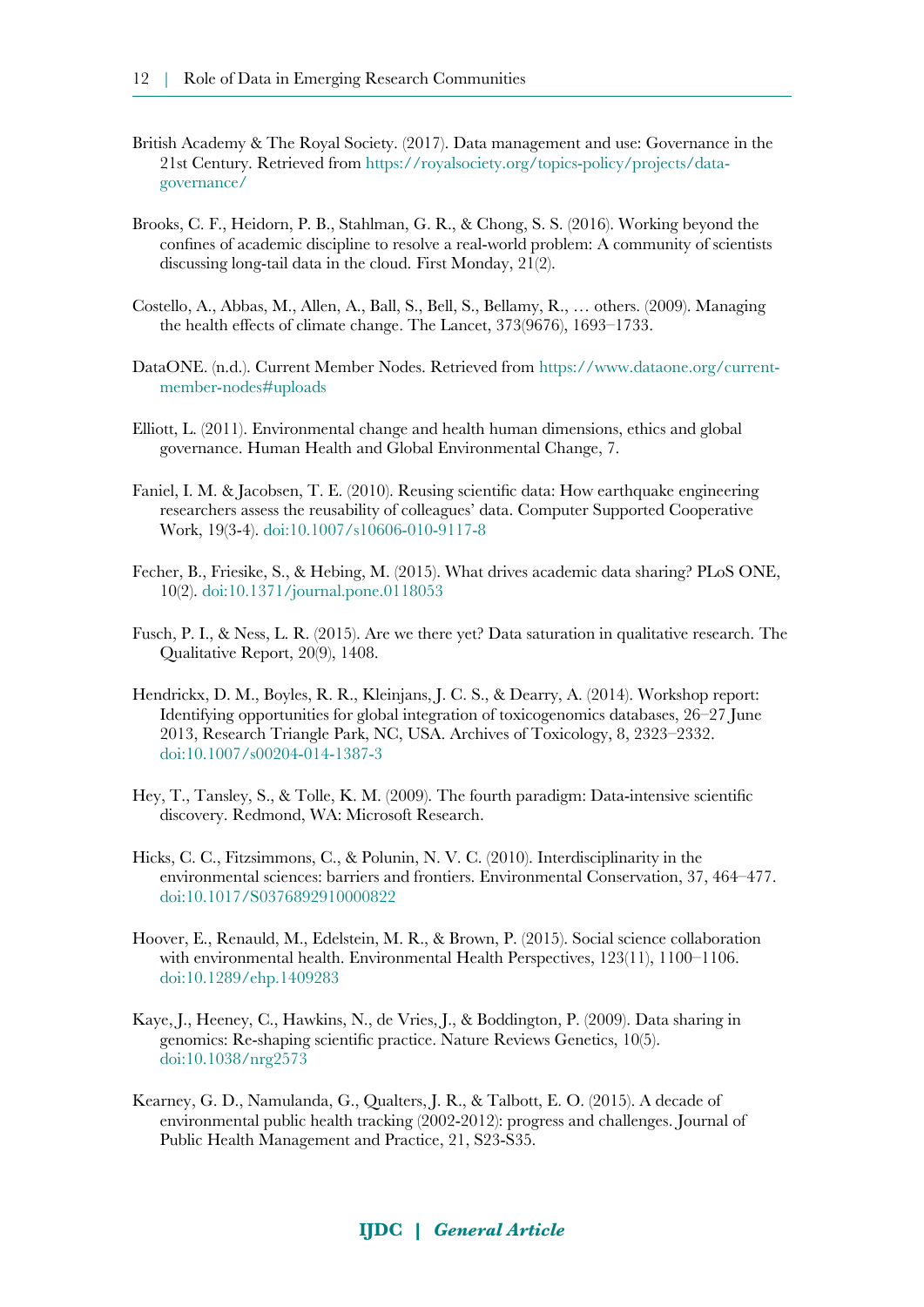- Kim, Y. (2017). Fostering scientists' data sharing behaviors via data repositories, journal supplements, and personal communication methods. Information Processing & Management, 53, 871-885. [doi:10.1016/j.ipm.2017.03.003](https://doi.org/10.1016/j.ipm.2017.03.003)
- <span id="page-12-4"></span>Lake, A. A., Burgoine, T., Greenhalgh, F., Stamp, E., & Tyrrell, R. (2010). The foodscape: classification and field validation of secondary data sources. Health & Place, 16(4), 666-673.
- <span id="page-12-6"></span>Liu, H. Y., Bartonova, A., Pascal, M., Smolders, R., Skjetne, E., & Dusinska, M. (2012). Approaches to integrated monitoring for environmental health impact assessment. Environmental Health, 11(1), 1.
- <span id="page-12-7"></span>Lungeanu, A., Huang, Y., & Contractor, N. S. (2014). Understanding the assembly of interdisciplinary teams and its impact on performance. Journal of Informetrics, 8, 59–70. [doi:10.1016/j.joi.2013.10.006](https://dx.doi.org/10.1016%2Fj.joi.2013.10.006)
- <span id="page-12-9"></span>Manlove, K. R., Walker, J. G., Craft, M. E., Huyvaert, K. P., Joseph, M. B., Miller, R. S., … Cross, P. C. (2016) "One Health" or three? Publication silos among the One Health disciplines. PLoS Biology, 14(4): e1002448. [doi:10.1371/journal.pbio.1002448](https://doi.org/10.1371/journal.pbio.1002448)
- <span id="page-12-3"></span>Mattes, W. B., Pettit, S. D., Sansone, S. A., Bushel, P. R., & Waters, M. D. (2004). Database development in toxicogenomics: Issues and efforts. Environmental Health Perspectives, 112(4), 495.
- <span id="page-12-5"></span>Mauz, I., Peltola, T., Granjou, C., Van Bommel, S., & Buijs, A. (2012). How scientific visions matter: Insights from three long-term socio-ecological research (LTSER) platforms under construction in Europe. Environmental Science & Policy, 19, 90-99.
- <span id="page-12-1"></span>McMichael, A. J., Friel, S., Nyong, A., & Corvalan, C. (2008). Global environmental change and health: Impacts, inequalities, and the health sector. BMJ, 336(7637), 191-194. [doi:10.1136/bmj.39392.473727.AD](https://doi.org/10.1136/bmj.39392.473727.AD)
- <span id="page-12-11"></span>Merriam, S., & Tisdell, Elizabeth J. (2016). Qualitative research: A guide to design and implementation (4<sup>th</sup>. ed.). San Francisco, CA : Jossey-Bass.
- <span id="page-12-10"></span>Mooney, H., & Newton, M. (2012). The anatomy of a data citation: Discovery, reuse, and credit. Journal of Librarianship and Scholarly Communication, 1(1). doi:10.7710/2162- 3309.1035
- <span id="page-12-8"></span>National Environmental Health Association. Definitions of Environmental Health |: NEHA. (2016). Retrieved June 20, 2016, from [http://www.neha.org/about-neha/definitions](http://www.neha.org/about-neha/definitions-environmental-health)[environmental-health](http://www.neha.org/about-neha/definitions-environmental-health)
- <span id="page-12-2"></span>National Institute of Environmental Health Sciences. (2012). Advancing Science, Improving Health: A Plan for Environmental Health Research National Institute of Environmental Health Sciences, Strategic Plan 2012-2017. Retrieved from [https://www.niehs.nih.gov/about/strategicplan/strategicplan2012\\_508.pdf](https://www.niehs.nih.gov/about/strategicplan/strategicplan2012_508.pdf)
- <span id="page-12-0"></span>National Research Council. (2014). Facilitating transdisciplinary integration of life sciences, physical sciences, engineering, and beyond. Washington, D.C.: National Academies Press. [doi:10.17226/18722](https://doi.org/10.17226/18722)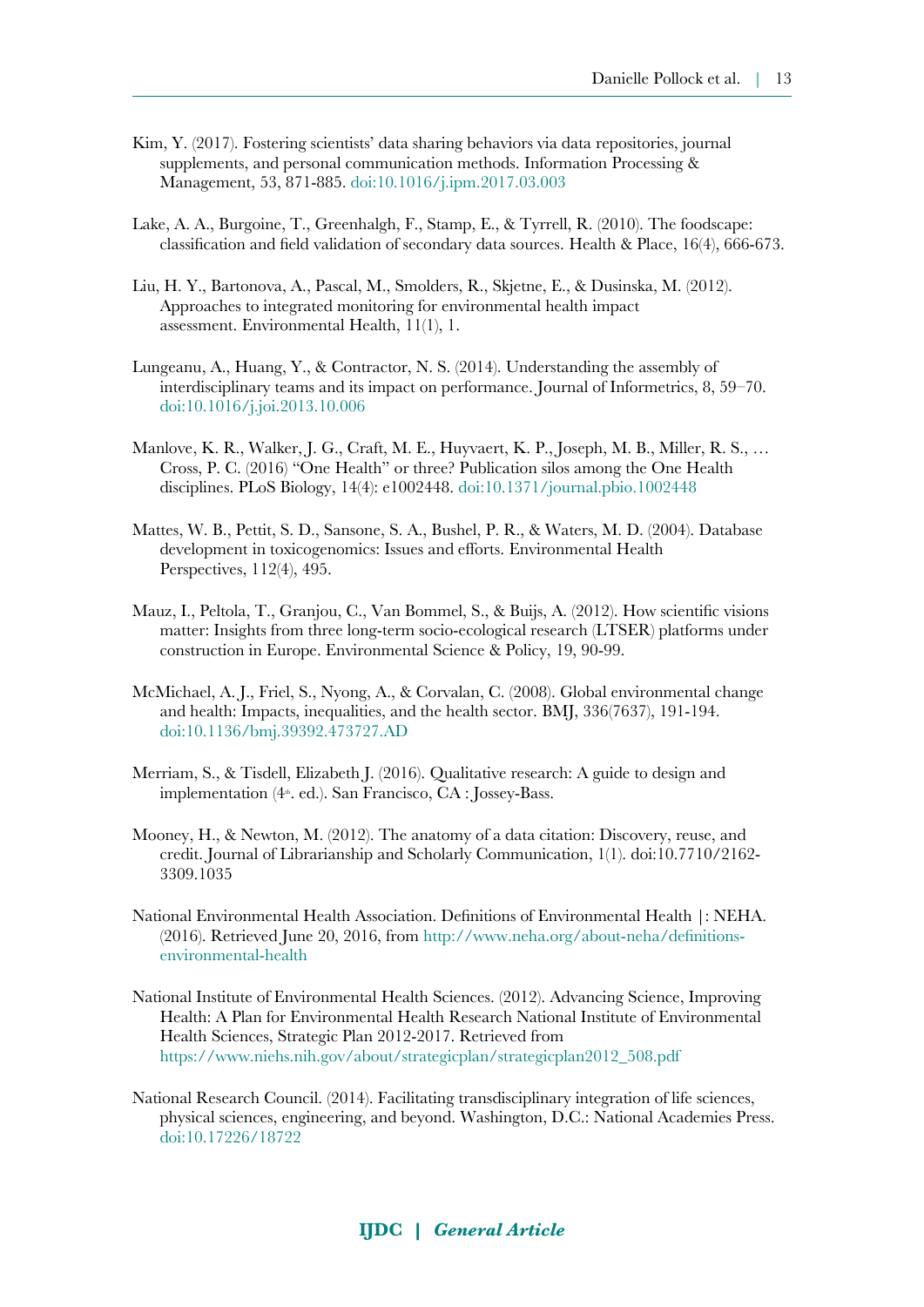- <span id="page-13-1"></span>National Science Foundation. (2017). Dear colleague letter: Growing convergence research at NSF (NSF 17-065). Retrieved from <https://www.nsf.gov/pubs/2018/nsf18058/nsf18058.jsp>
- <span id="page-13-2"></span>OECD. (2015). Making Open Science a Reality (OECD Science, Technology and Industry Policy Papers, No. 25). Paris, France: OECD Publishing. [doi:90/10.1787/5jrs2f963zs1-en](http://dx.doi.org/10.1787/5jrs2f963zs1-en)
- Oushy, M. H., Palacios, R., Holden, A. E. C., Ramirez, A. G., Gallion, K. J., & O'Connell, M. A. (2015). To share or not to share? A survey of biomedical researchers in the U.S. Southwest, an ethnically diverse region. PLoS ONE, 10(9). [doi:10.1371/journal.pone.0138239](https://doi.org/10.1371/journal.pone.0138239)
- <span id="page-13-8"></span>Overpeck, J. T., Meehl, G. A., Bony, S., & Easterling, D. R. (2011). Climate data challenges in the 21st century. Science, 331(6018), 700-702. [doi:10.1126/science.1197869](https://doi.org/10.1126/science.1197869)
- <span id="page-13-7"></span>Palmer, M. A., Kramer, J. G., Boyd, J., & Hawthorne, D. (2016). Practices for facilitating interdisciplinary synthetic research: The National Socio-Environmental Synthesis Center (SESYNC). Current Opinion in Environmental Sustainability, 19, 111-122. [doi:10.1016/j.cosust.2016.01.002](https://doi.org/10.1016/j.cosust.2016.01.002)
- <span id="page-13-5"></span>Parsons, M. A., Godøy, Ø., LeDrew, E., De Bruin, T. F., Danis, B., Tomlinson, S., & Carlson, D. (2011). A conceptual framework for managing very diverse data for complex, interdisciplinary science. Journal of Information Science, 37(6), 555-569.
- <span id="page-13-4"></span>Pasquetto, I., Randles, B., & Borgman, C. (2017). On the reuse of scientific data. Data Science Journal, 16. [doi:10.5334/dsj-2017-008](http://doi.org/10.5334/dsj-2017-008)
- <span id="page-13-10"></span>Porter, A. L., Garner, J., & Crowl, T. (2012). Research coordination networks: Evidence of the relationship between funded interdisciplinary networking and scholarly impact. BioScience, 62(3), 282–288. [doi:10.1525/bio.2012.62.3.9](https://doi.org/10.1525/bio.2012.62.3.9)
- <span id="page-13-6"></span>Prüss-Ustün, A., Wolf, J., Corvalán, C., Bos, R., & Neira, M. (2016). Preventing disease through healthy environments: A global assessment of the burden of disease from environmental risks. Geneva, Switzerland: World Health Organization. Retrieved from [http://apps.who.int/iris/bitstream/10665/204585/1/9789241565196\\_eng.pdf](http://apps.who.int/iris/bitstream/10665/204585/1/9789241565196_eng.pdf)
- <span id="page-13-9"></span>Reichman, O. J. (2004) NCEAS: Promoting creative collaborations. PLoS Biology, 2(3): e72. [doi:10.1371/journal.pbio.0020072](https://doi.org/10.1371/journal.pbio.0020072)
- <span id="page-13-11"></span>Roco, M. C., & Bainbridge, W. S. (2013). The new world of discovery, invention, and innovation: convergence of knowledge, technology, and society. Journal of Nanoparticle Research, 15(9), 1946. [doi:10.1007/s11051-013-1946-1](https://doi.org/10.1007/s11051-013-1946-1)
- <span id="page-13-3"></span>Sá, C., & Grieco, J. (2016). Open data for science, policy, and the public good. Review of Policy Research, 33, 526-543. [doi:10.1111/ropr.12188](https://doi.org/10.1111/ropr.12188)
- <span id="page-13-0"></span>Sharp, P., Hockfield, S., & Jacks, T. (Eds.) (2016). Convergence: The future of health. Cambridge, MA: MIT. Retrieved from [http://www.convergencerevolution.net/2016](http://www.convergencerevolution.net/2016-report/) [report/](http://www.convergencerevolution.net/2016-report/)